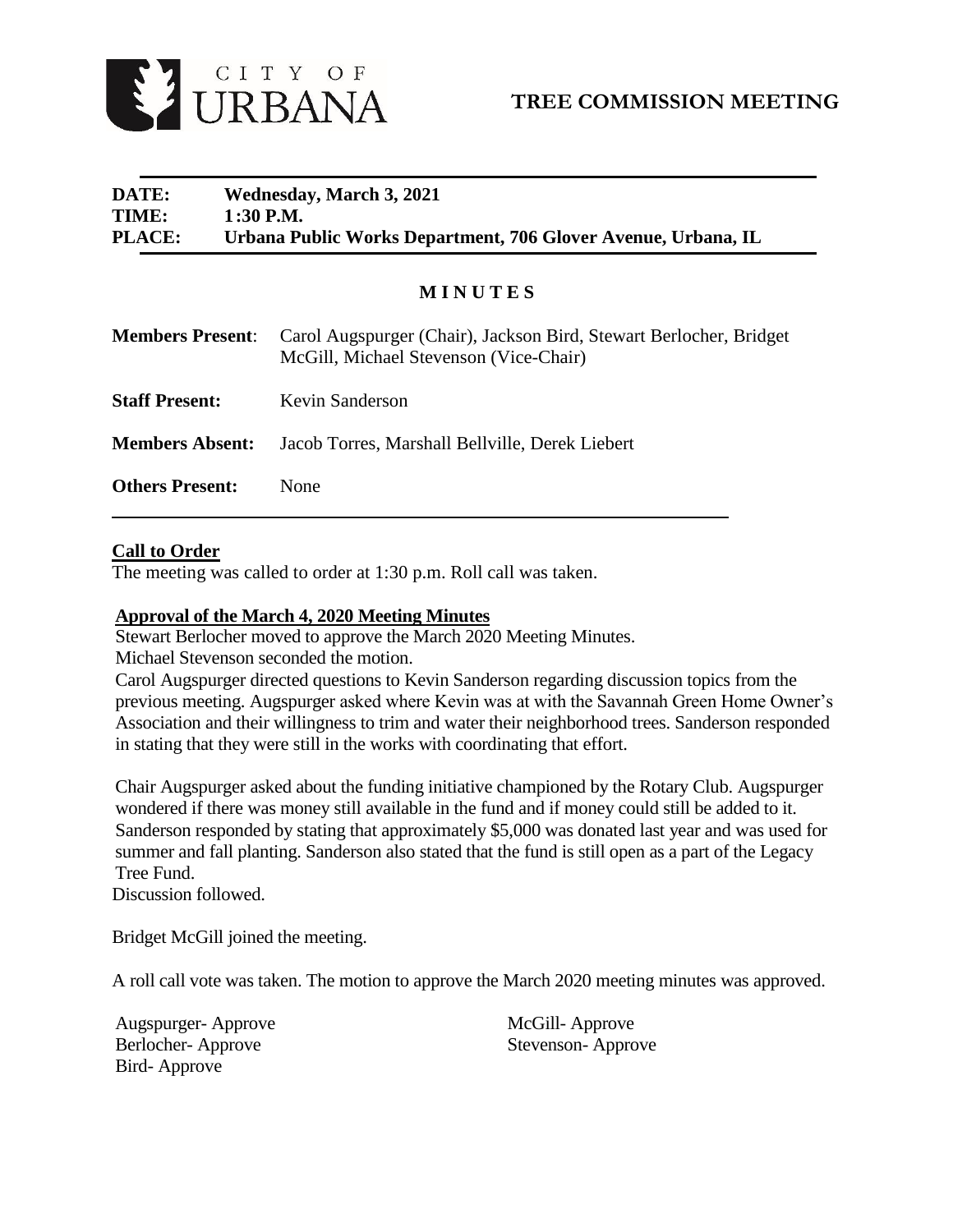

# **TREE COMMISSION MEETING**

## **Public Input**

There was no public input.

## **Former Business**

## **a. Benefits of Trees and Tree Values Brochures update**

Chair Augspurger mentioned the two brochures that Kevin Sanderson provided to the commission as potential options for distribution within the community. The Brochures were provided by the International Society of Agriculture.

Discussion followed.

Sanderson agreed to talk with his contact at the Savannah Green Homeowner's Association on getting assistance with distributing brochures within her neighborhood.

### **b. Commission seat opening**

Chair Augspurger asked for Kevin Sanderson to provide a status update to the vacant seat. Sanderson mentioned that they are still waiting on appointment from the Mayor. However, there have not been any applicants as of yet.

Commission members made suggestions on how to notify potentially interested parties about applying.

Discussion followed.

#### **New Business**

## **a. Approval of 2021 Meeting Dates: June 2, September 1, December 1**

Michael Stevenson moved Jackson Bird seconded the motion. A roll call vote was taken. The motion was approved.

| Augspurger-Approve | McGill-Approve    |
|--------------------|-------------------|
| Berlocher-Approve  | Stevenson-Approve |
| Bird-Approve       |                   |

### **b. 2021 Contract Removals**

Kevin Sanderson updated the commission on the 2021 contract tree removals. Sanderson mentioned the contractor started late January and had to stop due to inclement weather but has since resumed work and is almost done. The cost was approximately \$45,000 which covered approximately 23 tree removals.

Discussion followed.

### **c. Spring 2021 Planting list**

Kevin Sanderson provided the commission with a spreadsheet of addresses and species of trees being planted at those locations. Some of the trees were selected by the homeowners while others were selected by Kevin.

Chair Augspurger had questions regarding the native origin of some of these selections. Discussion followed.